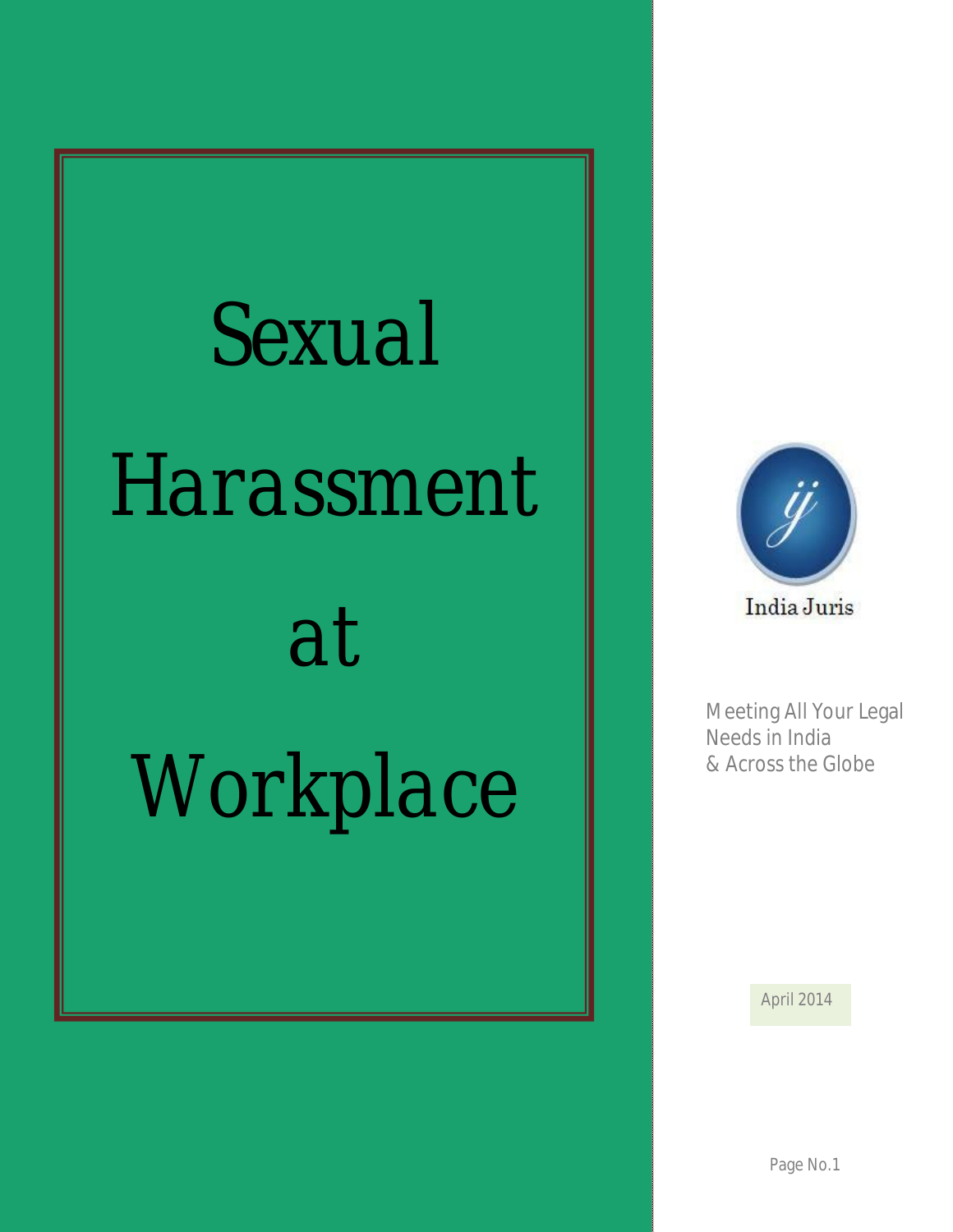### **Contents**

Introduction

- 1. To whom it Applies
- 2. What Amounts To Sexual Harassment
- 3. Redressal Mechanism
- 4. Obligations of the Employer
- 5. Rights of the Employee
- 6. Penalties for non-compliance
- 7. Formation of Internal Complaints Committee
- 8. Procedure for filling complaint
- 9. Investigation procedure of the Committee
- 10. External Committee member
- 11. How to record investigations
- 12. How & When to inform Police
- 13. Confidentiality of Complaint
- 14. Disciplinary Action
- 15. False / Malicious Complaints
- 16. Punishment
- 17. How to file Annual Returns
- 18. How to record Committee meetings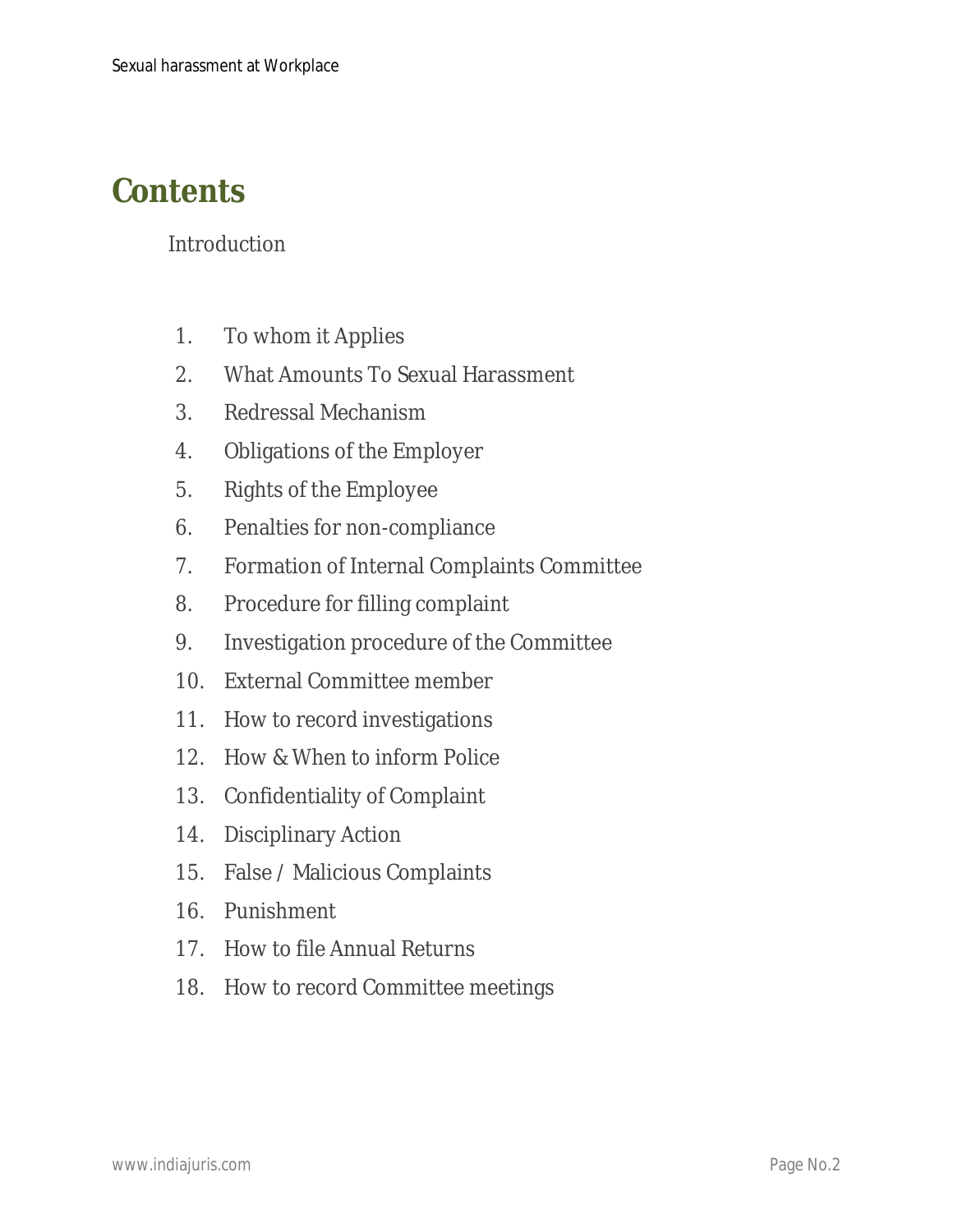### **SEXUAL HARASSMENT AT WORKPLACE**

#### **INTRODUCTION**

As provided in the Supreme Court guidelines *(Vishakha & Ors vs. State of Rajasthan)1,* sexual harassment includes such unwelcome sexually determined behaviour as: Physical contact, a demand or request for sexual favour, sexually coloured remarks, showing pornography, any other unwelcome physical, verbal or non-verbal conduct of a sexual nature, for example, leering, telling dirty jokes, making sexual remarks about a person's body, etc. It moves into the harassment domain when it is not consensual. Sexual harassment is commonly called sexual abuse too. Since there were just the guidelines dealing with the issue, thus, an Act was passed namely "The Sexual Harassment of Women at Workplace (Prevention, Prohibition and Redressal) Act, 2013".

\_\_\_\_\_\_\_\_\_\_\_\_\_\_\_\_\_\_\_\_\_\_\_\_\_\_\_\_\_\_\_\_\_\_\_\_\_\_\_\_\_\_\_\_\_\_\_\_\_\_\_\_\_\_\_\_\_\_\_\_\_\_\_\_\_\_\_\_\_\_\_\_\_\_\_\_\_\_\_\_\_\_\_\_\_

Sexual harassment at workplace…means something which goes against to the dignity of the woman and outrages her modesty .and Right to work in a safe environment is a constitutional right governed under Article 14 & 21…of the Constitution of India.<sup>2</sup>

In India it is the Sexual Harassment of Women at Workplace (Prevention, Prohibition and Redressal) Act, 2013 "**Act**", which deals with the sexual harassment at workplace. The objectives of the said law are as under:-

- The Act will ensure that women are protected against sexual harassment at all the work places, be it in public or private. This will contribute to realization of their right to gender equality, life and liberty and equality in working conditions everywhere. The sense of security at the workplace will improve women's participation in work, resulting in their economic empowerment and inclusive growth.
- The Act seeks to provide a secure and enabling environment for women employees, including domestic workers, against sexual harassment at the workplace. The Act makes it mandatory for all workplaces, including homes, universities, hospitals, government and non-government offices, factories, other formal and informal work places to constitute an internal committee for redressal of complaints.

 $\overline{\phantom{a}}$ 

<sup>&</sup>lt;sup>1</sup> (JT 1997 (7) SC 384 )

 $^{\rm 2}$  Equality before Law & Protection of Life and Personal Liberty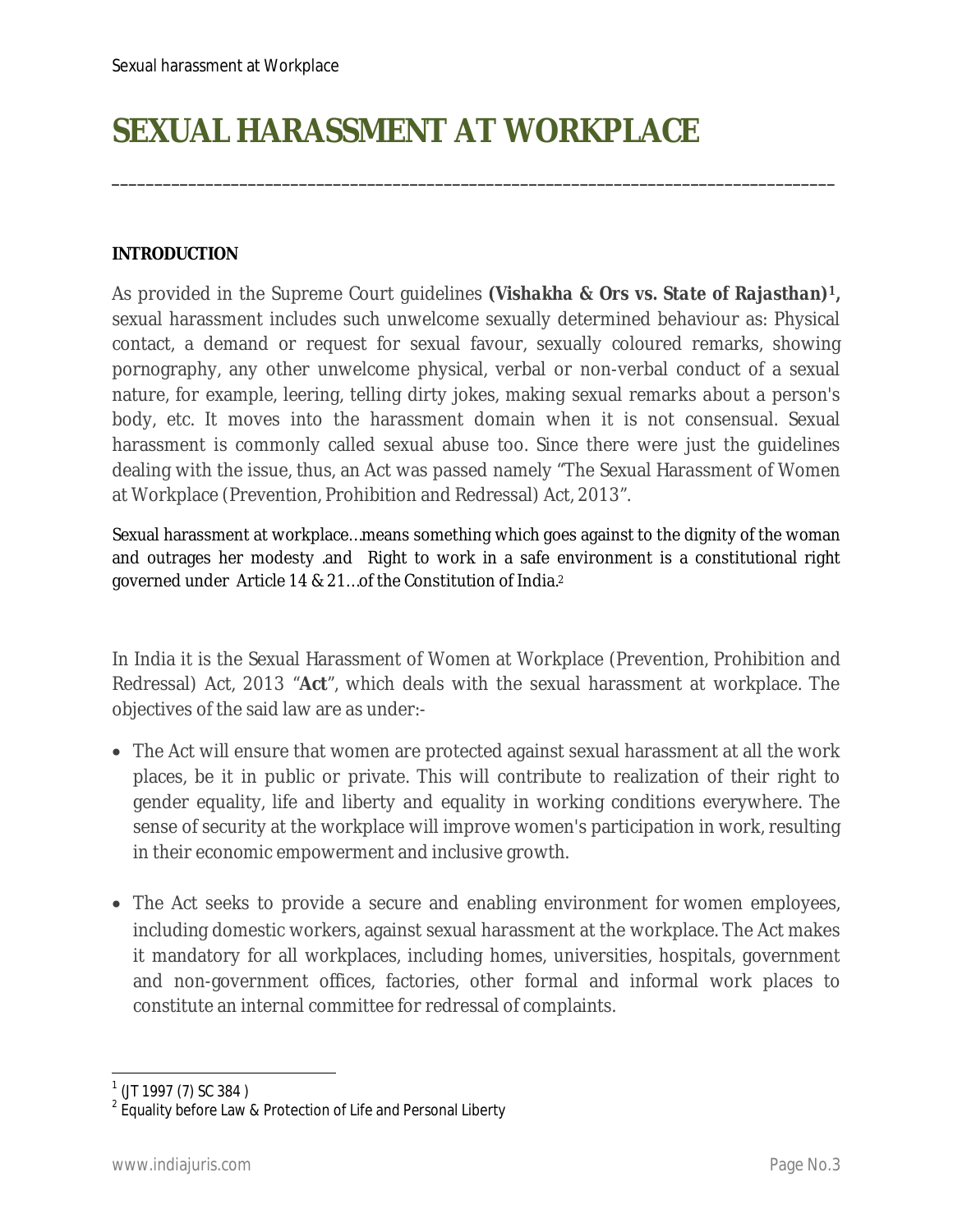#### **1. TO WHOM IT APPLIES**

It applies to all the employers and workplaces as defined under the Act.

#### **EMPLOYER** shall mean

- (i) in relation to any department, organization, undertaking, establishment, enterprise, institution, office, branch or unit of the appropriate Government or a local authority, the head of that department, organization, undertaking, establishment, enterprise, institution, office, branch or unit or such other officer as the appropriate Government or the local authority, as the case may be, may by an order specify in this behalf;
- (ii) in any workplace not covered under sub-clause (i), any person responsible for the management, supervision and control of the workplace Explanation. --For the purposes of this sub-clause "management" includes the person or board or committee responsible for formulation and administration of polices for such organization;
- (iii) in relation to workplace covered under sub-clauses (i) and (ii), the person discharging contractual obligations with respect to his or her employees;
- (iv) in relation to a dwelling place or house, a person or a household who employs or benefits from the employment of domestic worker, irrespective of the number, time period or type of such worker employed, or the nature of the employment or activities performed by the domestic worker;

#### **WORKPLACE** shall include

- (i) any department, organization, undertaking, establishment, enterprise, institution, office, branch or unit which is established, owned, controlled or wholly or substantially financed by funds provided directly or indirectly by the appropriate Government or the local authority or a Government company or a corporation or a co-operative society;
- (ii) any private sector organization or a private venture, undertaking, enterprise, institution, establishment, society, trust, non-governmental organization, unit or service provider carrying on commercial, professional, vocational, educational,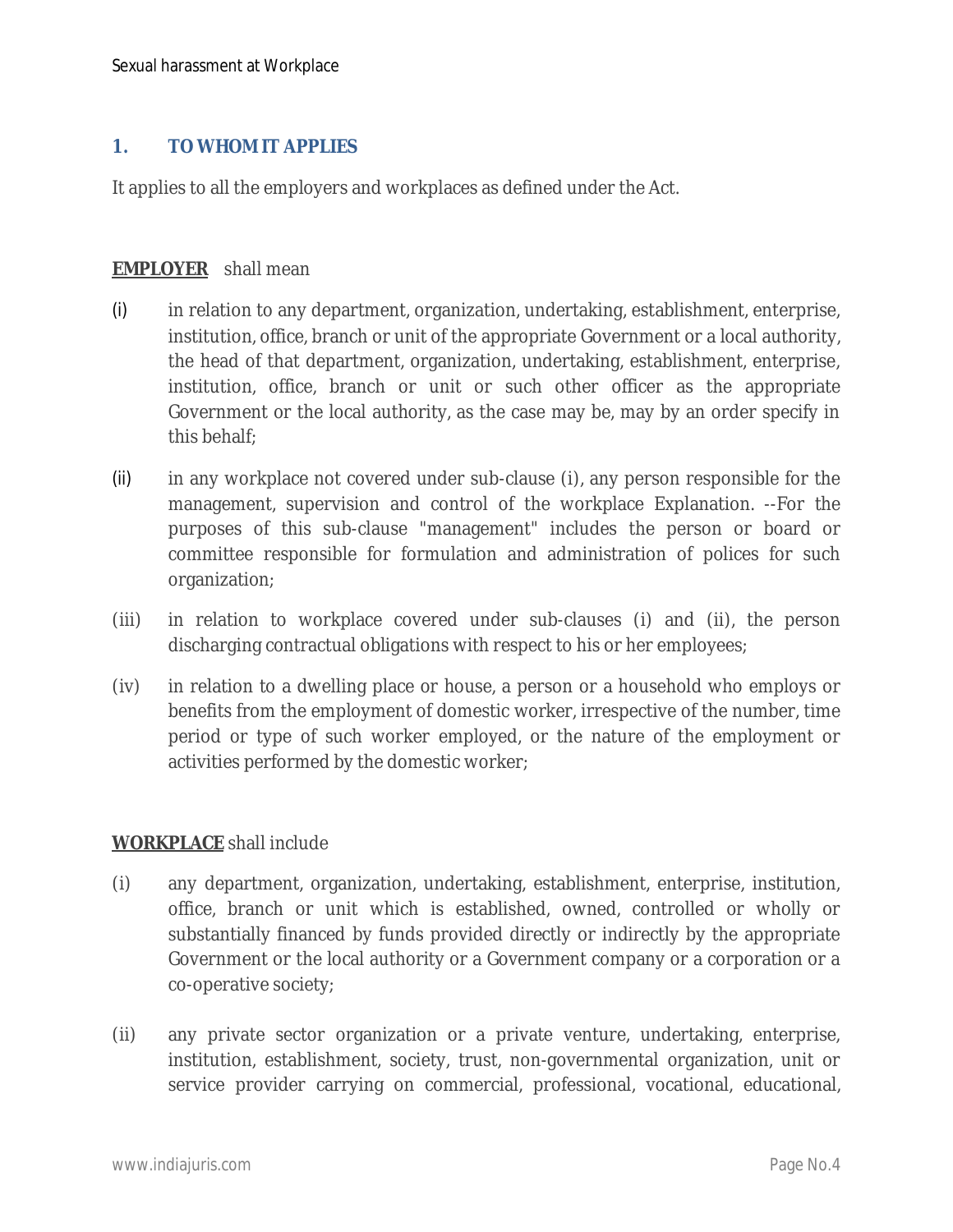entertainmental, industrial, health services or financial activities including production, supply, sale, distribution or service;

- (iii) hospitals or nursing homes;
- (iv) any sports institute, stadium, sports complex or competition or games venue, whether residential or not used for training, sports or other activities relating thereto;
- (v) any place visited by the employee arising out of or during the course of employment including transportation provided by the employer for undertaking such journey;
- (vi) a dwelling place or a house;

#### **2. WHAT AMOUNTS TO SEXUAL HARASSMENT**

Sexual harassment includes any one or more of the following unwelcome acts or behaviour (whether directly or by implication) namely:--

- (i) physical contact and advances; or
- (ii) a demand or request for sexual favours; or
- (iii) making sexually coloured remarks; or
- (iv) showing pornography; or
- (v) any other unwelcome physical, verbal or non-verbal conduct of sexual nature:

The following circumstances, among other circumstances, if it occurs or is present in relation to or connected with any act or behaviour of sexual harassment may amount to sexual harassment: --

- (i) implied or explicit promise of preferential treatment in her employment; or
- (ii) implied or explicit threat of detrimental treatment in her employment: or
- (iii) implied or explicit threat about her present or future employment status; or
- (iv) interference with her work or creating an intimidating or offensive or hostile work environment for her; or
- (v) humiliating treatment likely to affect her health or safety.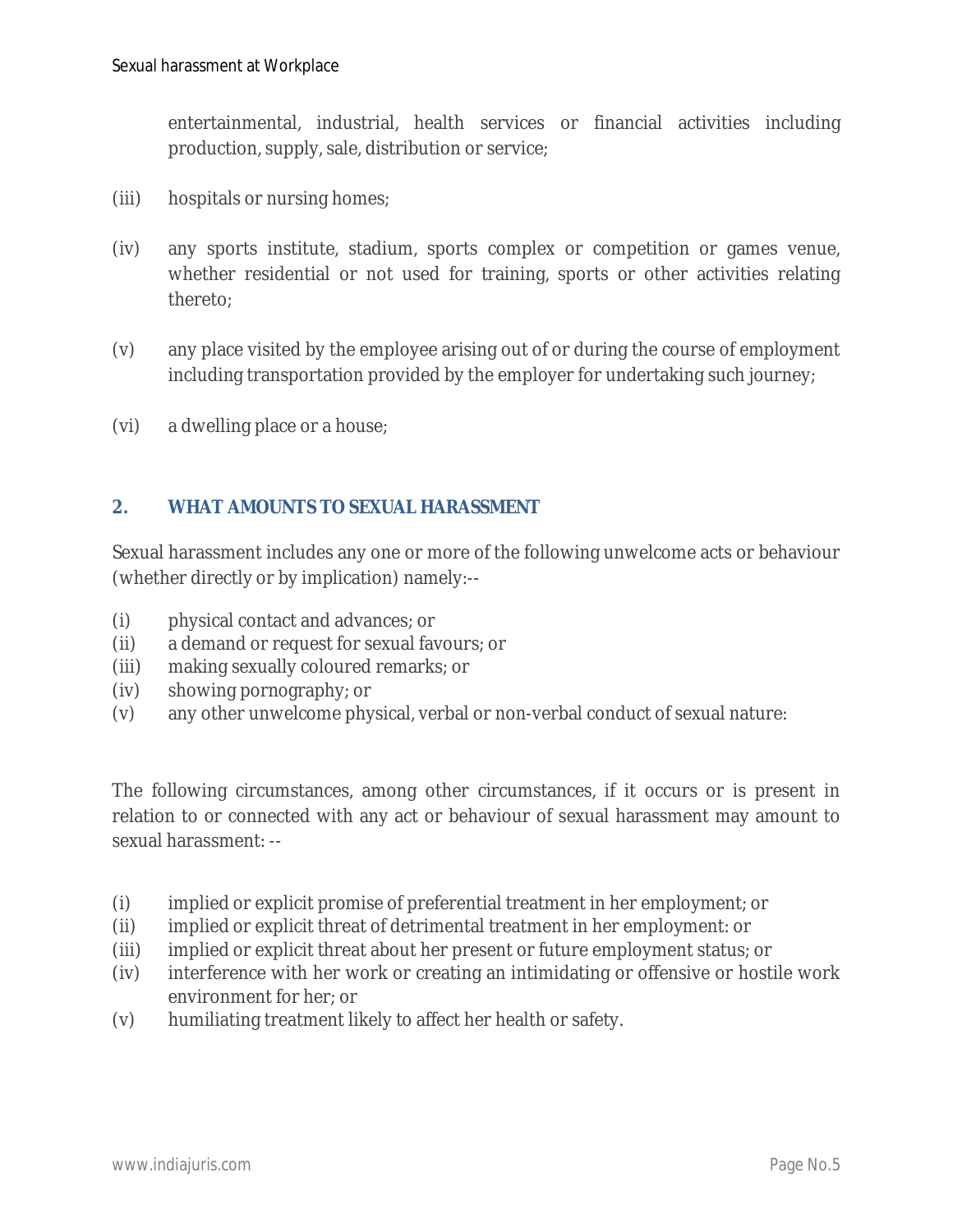#### **3. REDRESSAL MECHANISMS**

- 3.1 The Indian legislation provides a two tier system. Complaining to
	- a) the Internal Complaint Committee "**ICC**" formed by the employer; or
	- b) Local Complaint Committee "**LCC**" formed by the District Officer
- 3.2 All workplaces employing 10 or more than 10 workers are mandated under the Act to constitute an ICC.
- 3.3 Complaints from workplaces employing less than 10 workers or when the complaint is against the employer will be looked into by the LCC. A District Officer notified under the Act will constitute the LCC at the district level. LCC will also look into complaints from domestic workers.
- 3.4 The Act has a provision for conciliation. The ICC/LCC can take steps to settle the matter between the aggrieved woman and the respondent, however this option will be used only at the request of the woman. The Act also provides that monetary settlement shall not be made a basis of conciliation. Further, if any of the conditions of the settlement is not complied with by the respondent, the complainant can go back to the Committee who will proceed to make an inquiry.

#### **4. OBLIGATIONS OF THE EMPLOYER**

The Act casts a responsibility on every employer to create an environment which is free from sexual harassment. Employers are required to organize workshops and awareness programmes at regular intervals for sensitizing the employees about the provision of this legislation and display notices regarding the constitution of Internal Committee, penal consequences of sexual harassment etc. Additionally, an employer has the following obligations:

- 4.1 Every employer of a workplace shall, by an order in writing, constitute a Committee to be known as the Internal Complaints Committee
- 4.2 Provide a safe working environment at the workplace which shall include safety from the persons coming into contact at the workplace;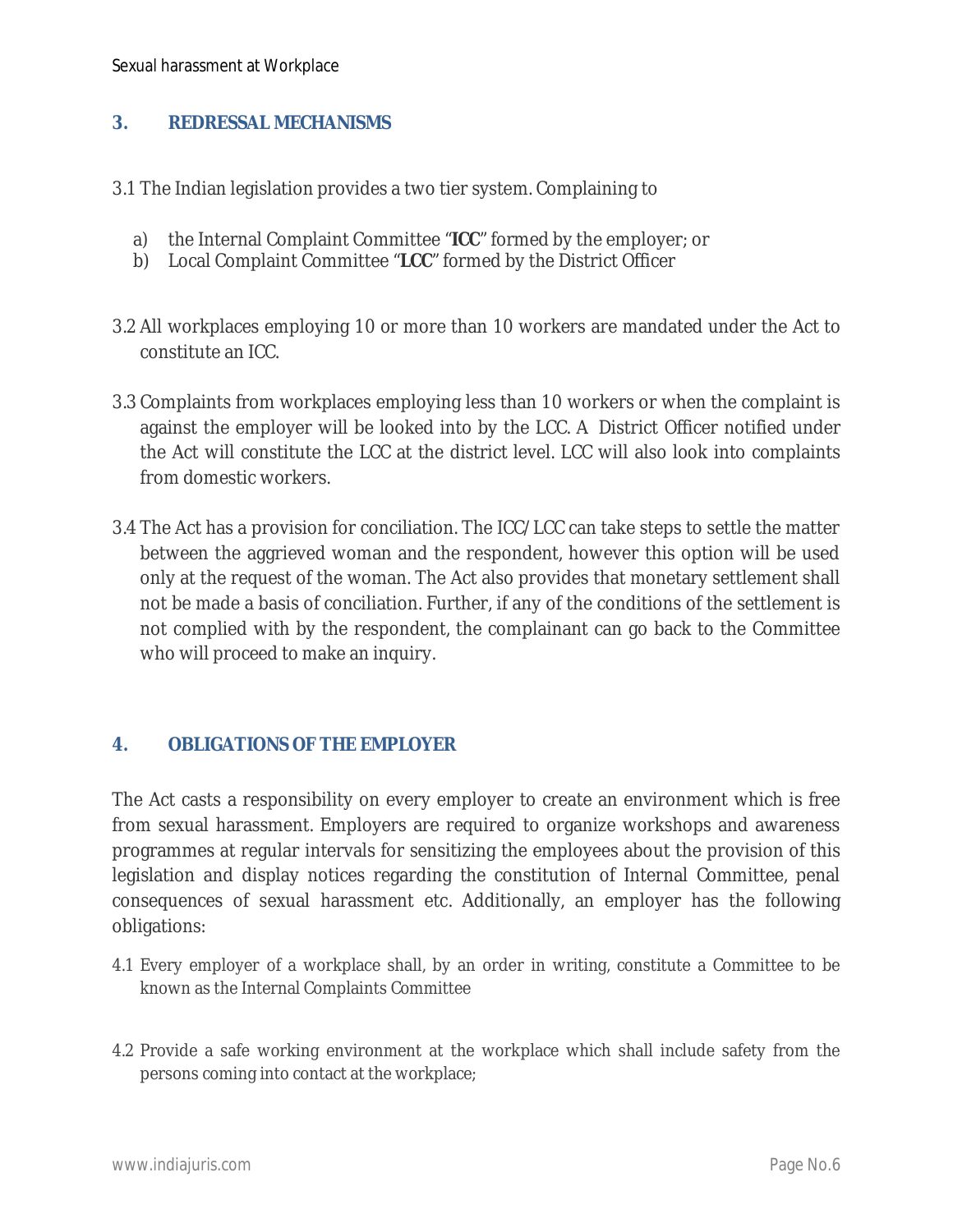- 4.3 Display at any conspicuous place in the workplace, the penal consequences of sexual harassments: and the order constituting, the Internal Complaint Committee;
- 4.4 Organise workshops and awareness programmes at regular intervals for sensitizing the employees with the provisions of the Act and orientation programmes for the members of the Internal Committee in the manner as may be prescribed;
- 4.5 Provide necessary facilities to the Internal Committee or the Local Committee, as the case may be, for dealing with the complaint and conducting an inquiry;
- 4.6 Assist in securing the attendance of respondent and witnesses before the Internal Committee or the Local Committee, as the case may be;
- 4.7 Make available such information to the Internal Committee or the Local Committee, as the case may be, as it may require having regard to the complaint made under the Act;
- 4.8 Provide assistance to the woman if she so chooses to file a complaint in relation to the offence under the Indian Penal Code(45 of 1860) or any other law for the time being in force;
- 4.9 Cause to initiate action, under the Indian Penal Code(45 of 1860) or any other law for the time being in force, against the perpetrator, or if the aggrieved woman so desires, where the perpetrator is not an employee, in the workplace at which the incident of sexual harassment took place;
- 4.10 Treat sexual harassment as a misconduct under the service rules and initiate action such misconduct;
- 4.11 Monitor the timely submission of reports by the Internal Committee.

#### **5. RIGHTS OF THE EMPLOYEE**

The Act deals with the Right of the employee which are being defined hereunder;

- 5.1 A Safe working environment at the workplace which shall include safety from the persons coming into contact at the workplace.
- 5.2 Display at any conspicuous place in the workplace, the repercussions of the sexual harassment.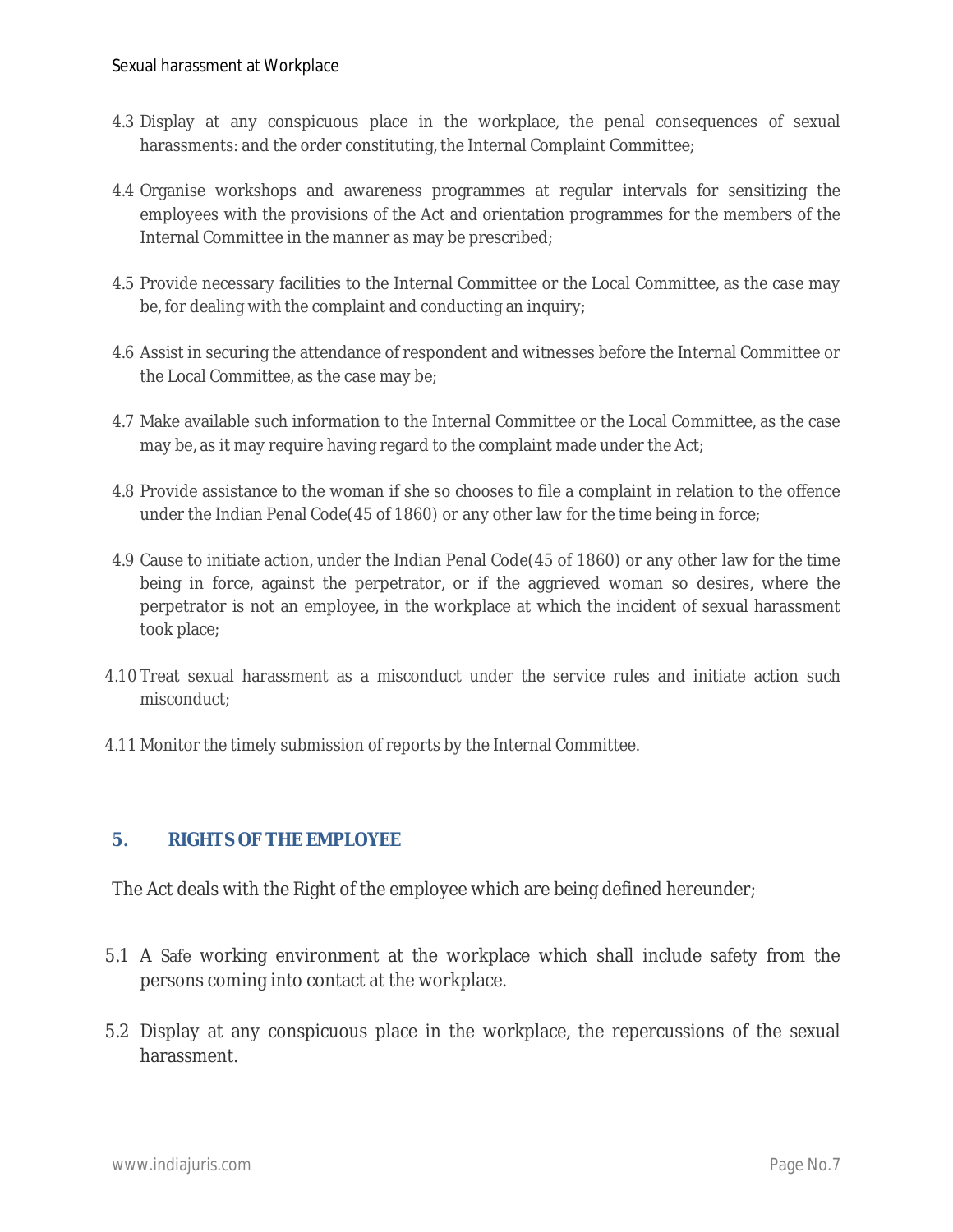- 5.3 Provide assistance to the woman if she chooses to file a complaint in relation to the offence under the Indian Penal Code or any other law for the time being in force
- 5.4 Provide necessary facilities to the Internal Committee or the Local Committee, as the case may be, for dealing with the complaint and conducting an inquiry.

#### **6. PENALTIES FOR NON-COMPLIANCE**

An employer will be liable to a fine of Rs 50,000 in case of violation of his duties under the Act and in case of subsequent violations the amount of fine will be double together with penalty in the form of cancelation of his licence, withdrawal or non-withdrawal of the registration required for carrying out his activity.

#### **7. FORMATION OF INTERNAL COMPLAINTS COMMITTEE**

The ICC will be a 4 member committee under the Chairpersonship of a senior woman employee and will include 2 members from amongst the employees preferably committed to the cause of women or has experience in social work/legal knowledge and includes a third party member (NGO etc) as well.

#### **8. PROCEDURE FOR FILING COMPLAINT**

A complaint of sexual harassment can be filed within a time limit of 3 months. This may be extended to another 3 months if the woman can prove that grave circumstances prevented her from doing the same.

#### **9. INVESTIGATION PROCEDURE OF THE COMMITTEE**

The Committee is required to complete the inquiry within a time period of 90 days. On completion of the inquiry, the report will be sent to the employer or the District Officer, as the case may be, they are mandated to take action on the report within 60 days.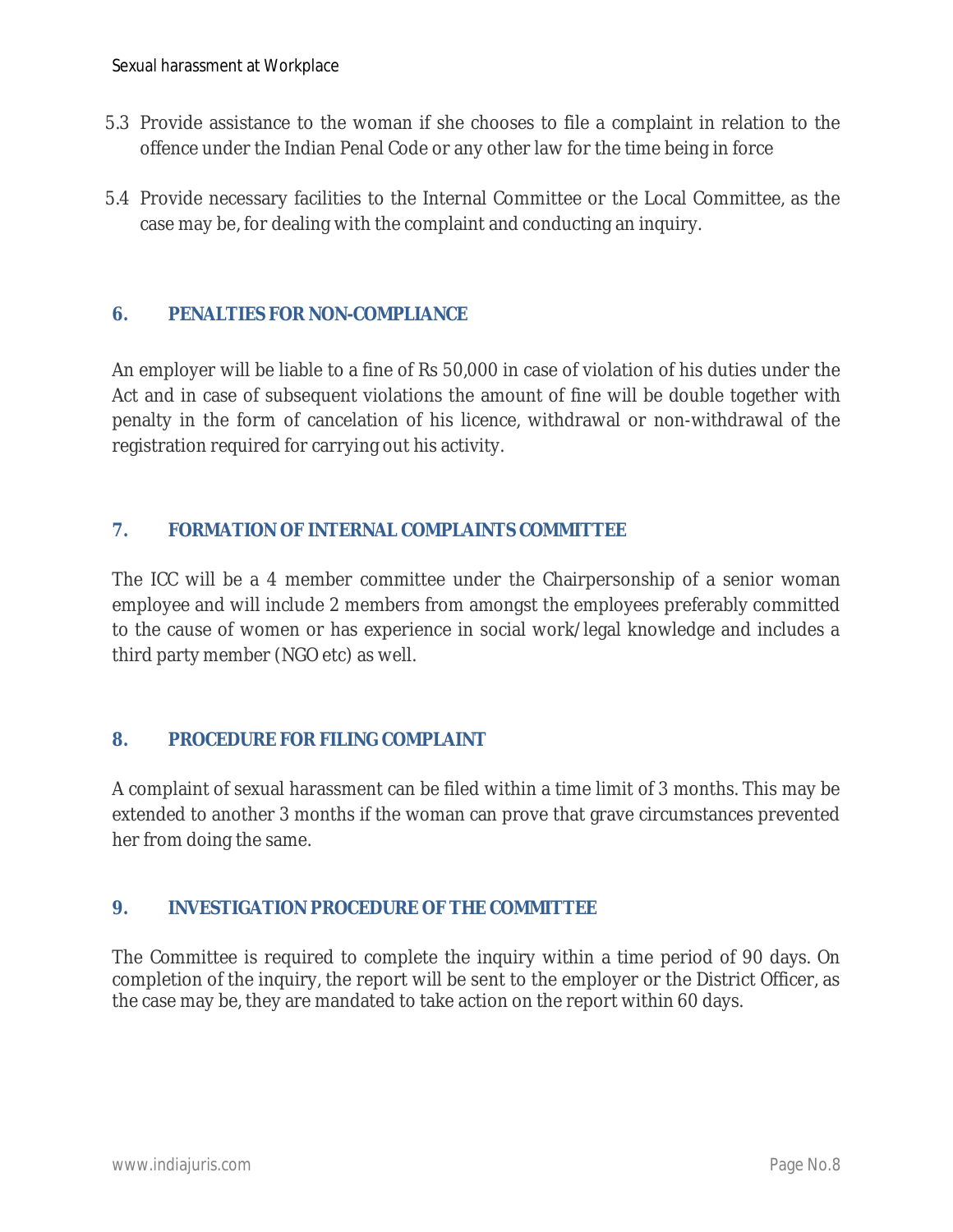#### **10. EXTERNAL COMMITTEE MEMBER**

- 10.1 ICC which is being constituted under this Act shall have one member from amongst the non-governmental organizations or associations committed to the cause of women or a person familiar with the issues relating to sexual harassment. Moreover, at least onehalf of the total members so nominated shall be women.
- 10.2 The Member of the ICC who is being appointed from the non-governmental organizations or associations shall be paid such fees or allowance for holding the proceedings of the Internal Committee, by the employer , as may be prescribed.

#### **11. HOW TO RECORD INVESTIGATIONS**

For the purpose of making an investigation into the matter, the Internal Committee or the Local Committee, as the case may be, shall have the same powers as are vested in a civil court under the code of civil Procedure,1908 when trying a suit in respect of the following matters, namely:--

- a) Summoning and enforcing the attendance of any person and examining him on oath;
- b) Requiring the discovery and production of documents ;and
- c) Any other matter which may be prescribed.

#### **12. HOW & WHEN TO INFORM POLICE**

In case of a domestic worker, the Local Committee shall, if prima facie case exist, forward the complaint to the police, within a period of seven days for registering the case under Section 509 of the Indian Penal Code (45 of 1860). ]

#### **13. CONFIDENTIALITY OF COMPLAINT**

The Act prohibits disclosure of the identity and addresses of the aggrieved woman, respondent and witnesses. However, information regarding the justice secured to any victim of sexual harassment under this Act without disclosing the identity can be disseminated.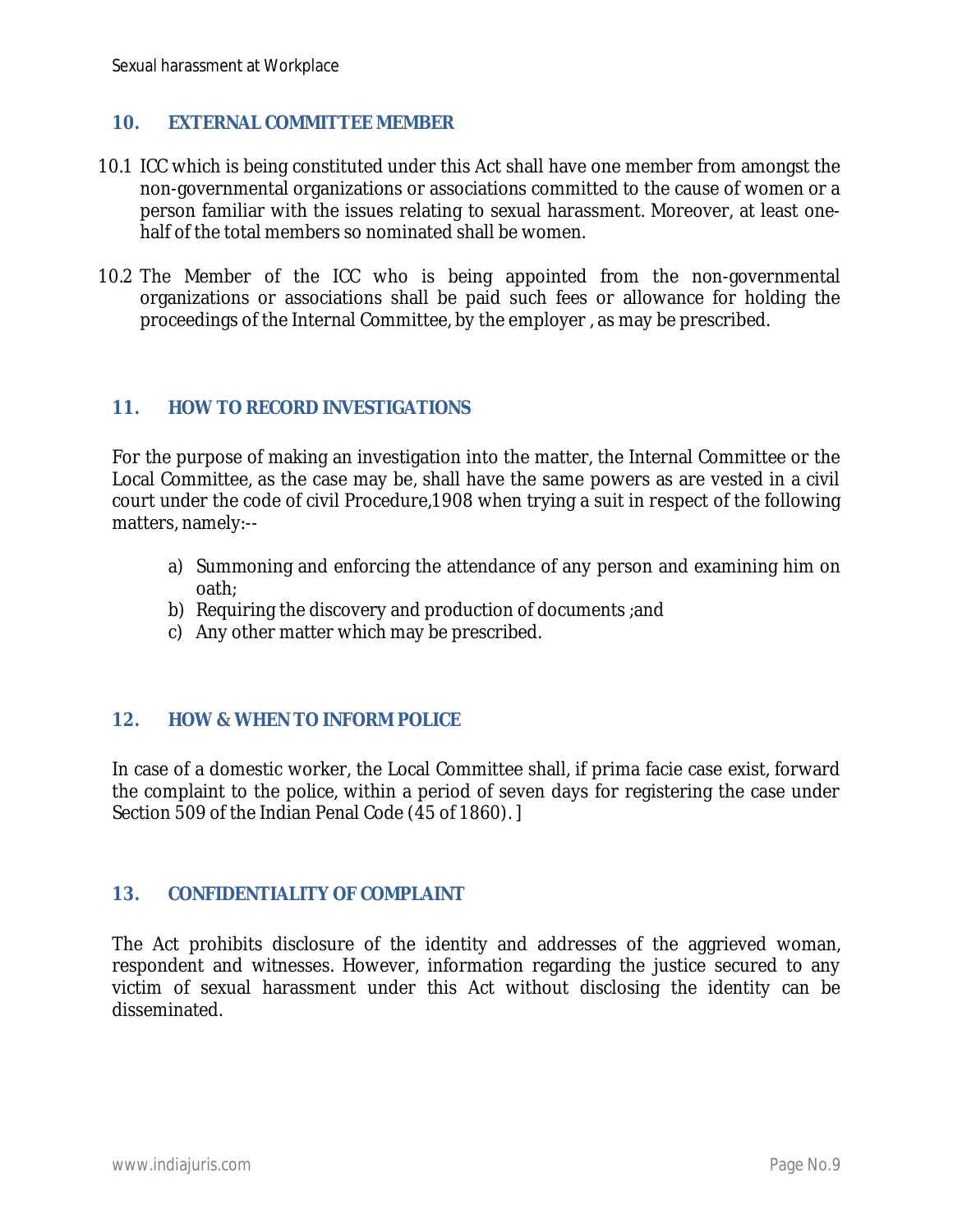#### **14. DISCIPLINARY ACTION**

- 14.1 In case the complaint has been found proved, then the Committee [ICC or LCC, as the case may be] can recommend action in accordance with the provision of service rules applicable to the respondent or as per the rules which may be prescribed, where such service rules do not exist. The committee can also recommend deduction of an appropriate sum from the salary of the respondent or ask respondent to pay the sum depending upon the facts and circumstances of the case .If respondent fails to pay such sum, district officer may be asked to recover such sum as an arrear of land revenue.
- 14.2 In case the allegation against the respondent has not been proved then the Committee can write to the employer/district officer that no action needs to be taken in the matter.

#### **15. FALSE / MALICIOUS COMPLAINTS**

In case of malicious or false complaint then the Act provides for a penalty according to the Service Rules. However, this clause has a safeguard in the form of an enquiry prior to establishing the malicious intent. Also, mere inability to prove the malicious intent will not attract penalty under this provision.

#### **16. PUNISHMENTS**

Whosoever does any shameful act which amounts to sexual Harassment at workplace will be punished under section 509 of the Indian Penal Code with a simple imprisonment for a term which may extend to three years, or with fine , or with both.

#### **17. HOW TO FILE ANNUAL RETURNS**

- 17.1The Internal Committee or Local Committee , as the case may be, shall in each calendar year prepare, in such form and at such time as may be prescribed , an annual report and submit the same to the employer and the District Officer.
- 17.2The District Officer shall forward a brief report on the annual reports received to the State Government.